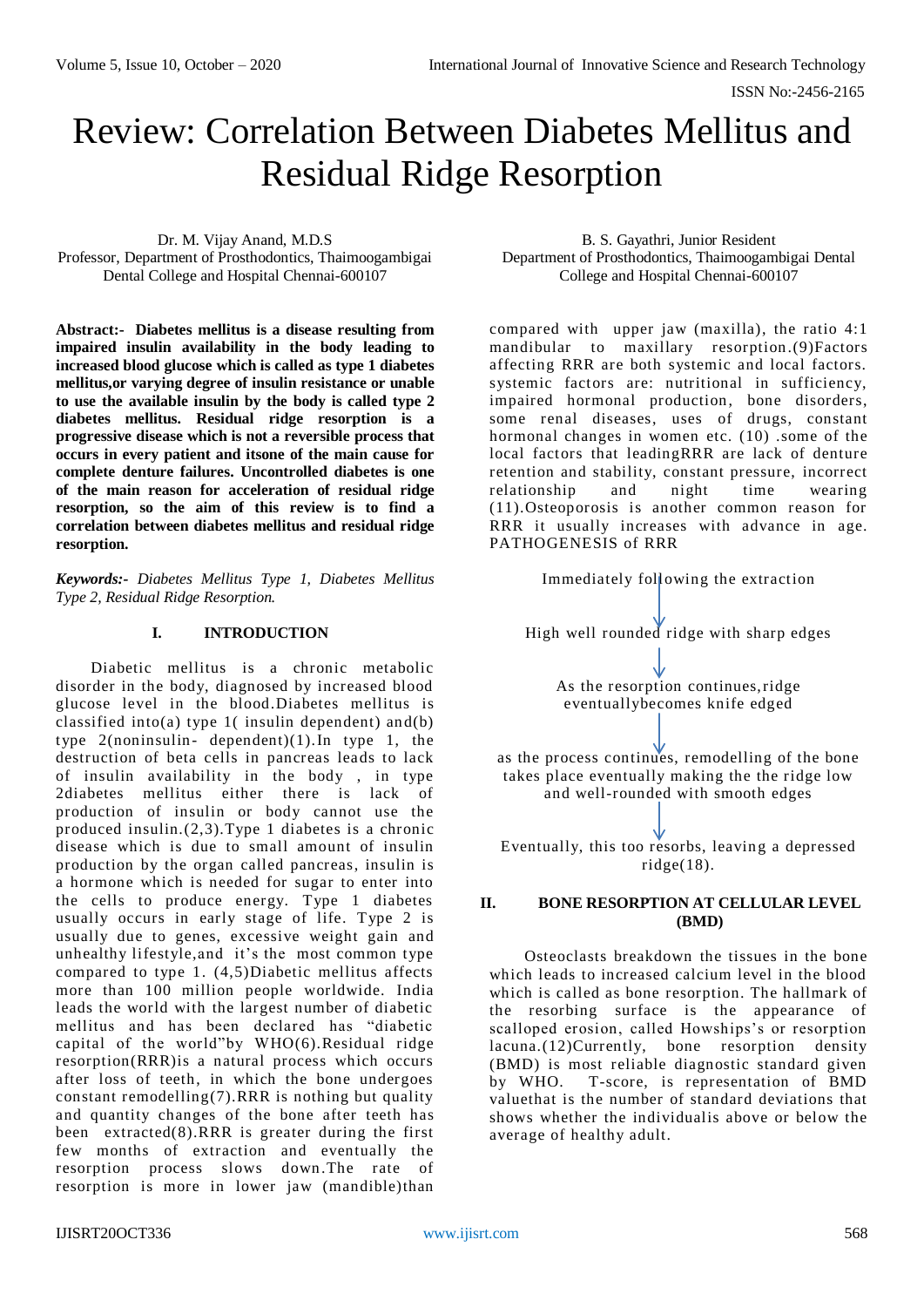#### **III. RESIDUAL RIDGE RESORPTION IN DIABETIC PATIENTS VS NON DIABETIC PATIENTS**

According to the study done by oxford dental collegeand hospital, showedthat, when compared among male and female groups the females had significantly increased resorption compared to the male group.

| <b>Parameters</b> | Gender | $\mathbf n$ | mean  | std.Deviation | <b>P-</b> |
|-------------------|--------|-------------|-------|---------------|-----------|
|                   |        |             |       | value         |           |
| Rtmand.premolar   | male   | 24          | 11.10 | 2.29          | $0.022*$  |
|                   | Female | 26          | 13.24 | 3.85          |           |
| Ltmand.premolar   | Male   | 24          | 11.36 | 2.56          | $0.049*$  |
|                   | female | 26          | 13.35 | 4.37          |           |
| Rt.max.premolar   | male   | 24          | 12.62 | 2.69          | $0.012*$  |
|                   | female | 26          | 14.66 | 2.78          |           |
| l.ma.premolar     | male   | 24          | 12.27 | 2.51          | $.008*$   |
|                   | female | 26          | 14.46 | 3.00          |           |
| R.max.molar       | male   | 24          | 11.52 | 2.72          | $.013*$   |
|                   | female | 26          | 13.87 | 3.58          |           |
| L.max.molar       | male   | 24          | 11.19 | 2.30          | $.012*$   |
|                   | female | 26          | 13.67 | 4.17          |           |

\*p<0.05-significant-Indicates significant at 5% level of significance(13).

Residual ridge resorption was significantly increased among diabetics than non- diabetics and diabetics had significantly more RRR in mandibular premolar region and maxillary premolar and molar region. A weakpositive corelation was observed between the time period of edentulousness and alveolar bone resorption in both the gender (13.)Another study done by Osama Al-Jabrah, reveals that the diabetic patient had twice the amount of RRR compared to controls. Significantly diabetic females had greater RRR than diabetic males. The amount of RRR was of greater in patients who had been edentulous for more number of years had greater residual ridge resorption compared to the patients who became recently edentulous.

### **IV. RESIDUAL RIDGE RESORPTION AND POST-MENOPAUSAL WOMEN**

According to the study done by Dr. Prithika Eswaramurthy form Goa dental college. The mandibular residual ridge resorption had 0.5% increased resorption compared to the controlgroup. That is completely edentulous, post-menopausal diabetic women had more ridge resorption compared to non- diabetic post-menopausal women $(15)$ .

# **V. BONE DENSITY AN ANTI- DIABETIC DRUGS**

The study was done by Mohsen soroush reveals that T2DM its self is not the main reason for bone resorption but the medications that is anti-diabetic drugs are the main reason for severe bone resorption (16).Another review article by A.G.D. VIANNA concludes that patients with type2DM had an increased risk of bone fractures, which was not predictable by BMD measurements. This risk is not caused by a single factor but it is multi factorial and also due to anti diabetic therapies(17).

# **VI. DISCUSSION**

Prosthodontics rehabilitation becomes a difficult task when there is extensive residual ridge resorption which leads to failure of complete dentures. Some of the etiological causes related with RRRare quality ,quantity and shape of the residual ridge,muscle attachment, patients age, gender ,Ca deficiency, osteoporosis and disturbances in hormone production. These factors together cause changes in the edentulous maxilla and mandible which leads to RRR(14).DM is a carbohydrate metabolism disorder which is caused by either insulin insufficiency or unable to use the available insulin(insulin resistance). The studies suggested that the patients with uncontrolled or poorly controlled T2DM had morechance of residual ridge resorption and more severe bone loss when compared to individuals who didn't have *diabetic(*19).The patients with T2DM were positively associated with increased chances for a change in bone score compared to subjects without diabetes (20).These results suggest that poorly controlled diabetes patients suffered from both an increased risk for teeth loss which was followed by alveolar bone loss and more severe progression over those without T2DM(21). Most common cause for teeth loss in poorly controlled diabetes was periodontal problems. There are lot of techniques to determine RRR but orthopantomography (OPG) is most commonly used in studies ,due to benefits such as the image of both maxilla and mandible in a single film, with relatively low radiation dose, takes short time for processing and economically efficient compared to other techniques (22). This technique also helps to localize anatomical landmarks and provides vertical bone dimensions. But the drawbacks are that image distortion and mistake in image may occur and it only provides 2 dimensional image does not provide 3 dimensional image (buccolingual view)ofthe bone (23). OPG's are used for determining the bone density, as a relationship between mandibular bone mineral density and skeletal areas in evaluating osteoporosis has been shown (24).